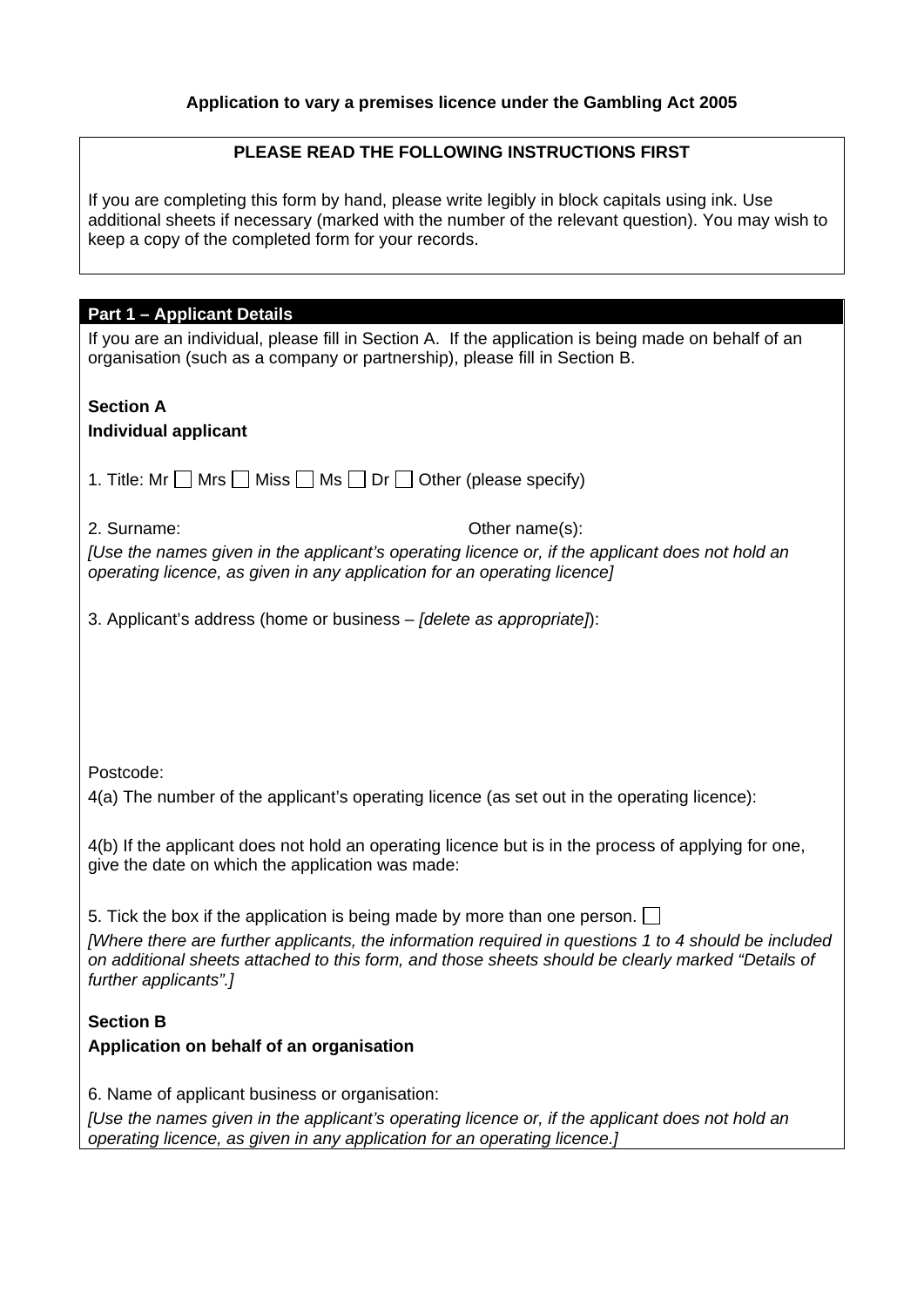7. The applicant's registered or principal address:

Postcode:

8(a) The number of the applicant's operating licence (as given in the operating licence):

8(b) If the applicant does not hold an operating licence but is in the process of applying for one, give the date on which the application was made:

9. Tick the box if the application is being made by more than one organisation.  $\Box$ 

*[Where there are further applicants, the information required in questions 6 to 8 should be included on additional sheets attached to this form, and those sheets should be clearly marked "Details of further applicants".]* 

**Part 2 – Premises Details** 

10. Trading name used at licensed premises:

11. Give the address of the premises or, if none, give a description of the premises and its location. Where the premises are a vessel, give the place indicated in the premises licence as the place in the licensing authority's area where the vessel is wholly or partly situated. Where possible this should include an address with a postcode:

Postcode:

12. Telephone number at premises (if known):

13. Type of premises licence to be varied:

| Regional Casino $\Box$ | Large Casino $\Box$    | Small Casino                       |
|------------------------|------------------------|------------------------------------|
| Converted Casino       | Bingo                  | Adult Gaming Centre                |
| Betting (track) $\Box$ | Betting (other) $\Box$ | <b>Family Entertainment Centre</b> |

14. Premises licence number (if known):

| 15. If you are making this application alongside an application for transfer or reinstatement of the<br>premises licence into your name, please give the name of the current licence holder as it appears |                    |
|-----------------------------------------------------------------------------------------------------------------------------------------------------------------------------------------------------------|--------------------|
| on the premises licence (if known):                                                                                                                                                                       |                    |
| Surname:                                                                                                                                                                                                  | Other name $(s)$ : |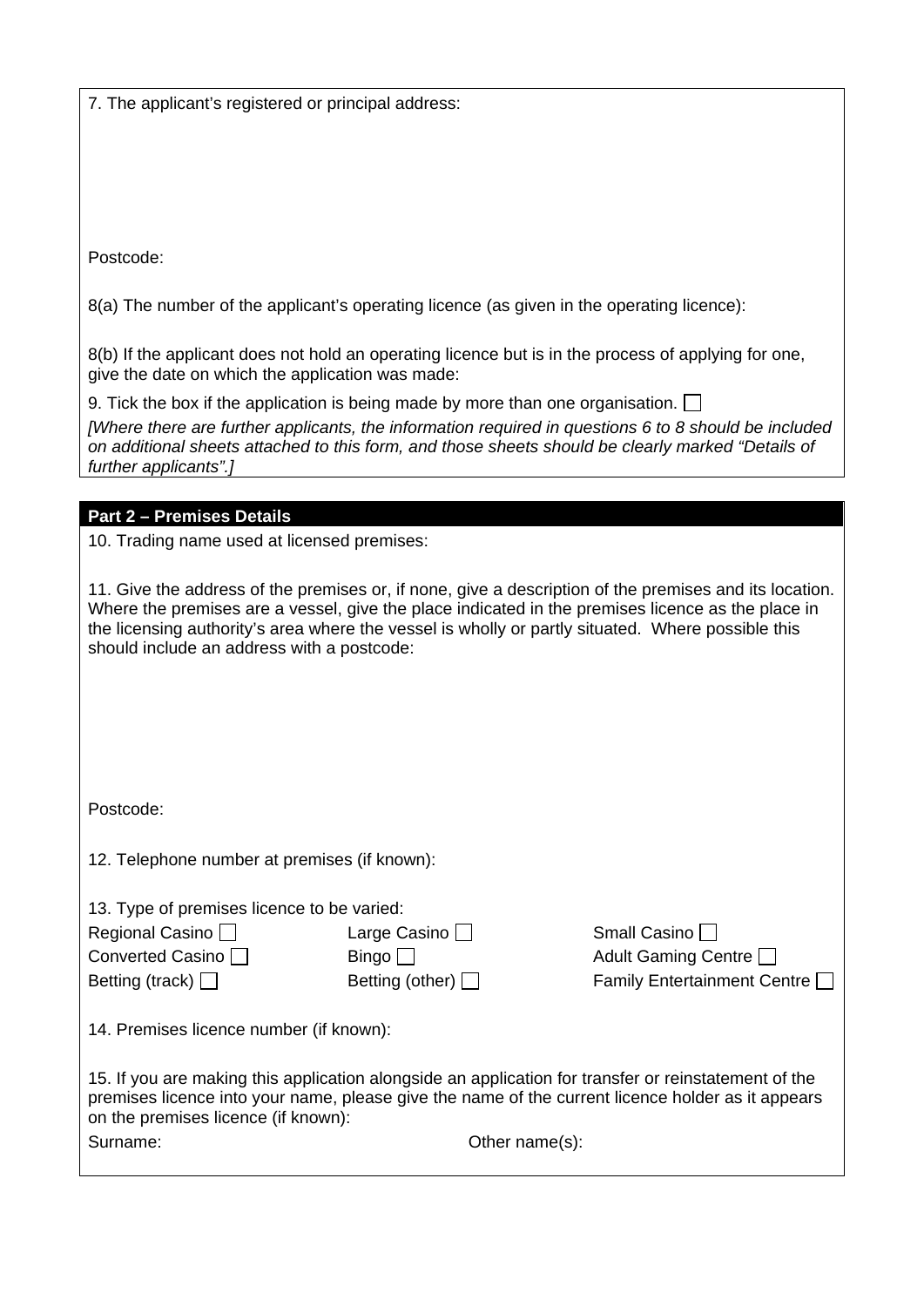## **Part 3 – Details of variations applied for**

16(a) Please give details of any variation which is being applied for. Where the application includes an application to exclude or vary a condition of the premises licence, identify the relevant condition here (unless it relates to hours of operation which are dealt with in questions 16(b) and 16(c)):

16(b) Do you want the licensing authority to exclude or vary a condition of the licence so that the premises may be used for longer periods than would otherwise be the case?

Yes/No *[delete as appropriate]*

16(c) If the answer to question 16(b) is yes, please complete the table below to indicate the times when you want the premises to be available for use under the premises licence.

|              | <b>Start</b> | Finish | Details of any seasonal variation |
|--------------|--------------|--------|-----------------------------------|
| Mon          | hh:mm        | hh:mm  |                                   |
| Tue          |              |        |                                   |
| Wed          |              |        |                                   |
| <b>Thurs</b> |              |        |                                   |
| Fri          |              |        |                                   |
| Sat          |              |        |                                   |
| Sun          |              |        |                                   |
|              |              |        |                                   |

17. Please indicate any particular date on which you want the variation to take effect if approved: (dd/mm/yyyy)

18. Please set out any other matters which you consider to be relevant to your application: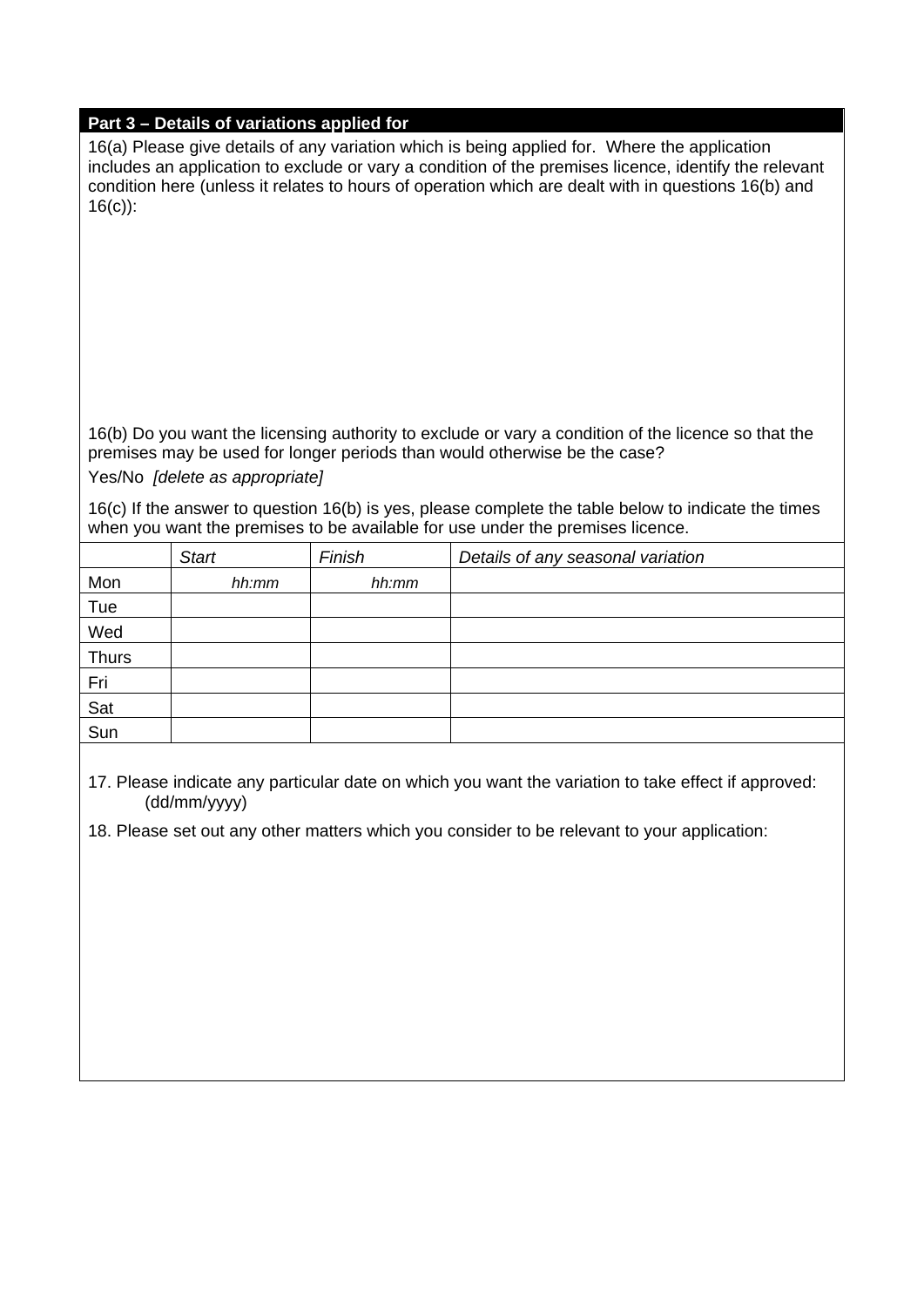| Part 4 – Declarations and Checklist (Please tick as appropriate)                                                                                                                                                                                                                                  |  |
|---------------------------------------------------------------------------------------------------------------------------------------------------------------------------------------------------------------------------------------------------------------------------------------------------|--|
| I/ We confirm that, to the best of my/ our knowledge, the information contained in this<br>application is true. I/ We understand that it is an offence under section 342 of the<br>Gambling Act 2005 to give information which is false or misleading in, or in relation to,<br>this application. |  |
| I/We confirm that the applicant(s) have the right to occupy the premises.                                                                                                                                                                                                                         |  |
| Checklist:                                                                                                                                                                                                                                                                                        |  |
| Payment of the appropriate fee has been made/ is enclosed<br>٠                                                                                                                                                                                                                                    |  |
| A plan of the premises is enclosed<br>٠                                                                                                                                                                                                                                                           |  |
| The existing premises licence is enclosed<br>$\bullet$                                                                                                                                                                                                                                            |  |
| The existing premises licence is not enclosed, but the application is<br>accompanied by -                                                                                                                                                                                                         |  |
| • A statement explaining why it is not reasonably practicable to produce<br>the licence and,                                                                                                                                                                                                      |  |
| • An application under the Section 190 of the Gambling Act 2005 for the<br>issue of a copy of the licence                                                                                                                                                                                         |  |
| I/we understand that if the above requirements are not complied with the<br>٠<br>application may be rejected                                                                                                                                                                                      |  |
| I/ we understand that it is now necessary to advertise the application and give<br>٠<br>the appropriate notice to the responsible authorities                                                                                                                                                     |  |

| <b>Part 5 - Signatures</b>                                                                               |  |  |  |
|----------------------------------------------------------------------------------------------------------|--|--|--|
| 19. Signature of applicant or applicant's solicitor or other duly authorised agent. If signing on behalf |  |  |  |
| of the applicant, please state in what capacity:                                                         |  |  |  |
| Signature:                                                                                               |  |  |  |
|                                                                                                          |  |  |  |
|                                                                                                          |  |  |  |
|                                                                                                          |  |  |  |
| <b>Print Name:</b>                                                                                       |  |  |  |
| dd/mm/yyyy)<br>Date:<br>Capacity:                                                                        |  |  |  |
|                                                                                                          |  |  |  |
| 20. For joint applications, signature of 2nd applicant, or 2nd applicant's solicitor or other authorised |  |  |  |
| agent. If signing on behalf of the applicant, please state in what capacity:                             |  |  |  |
| Signature:                                                                                               |  |  |  |
|                                                                                                          |  |  |  |
|                                                                                                          |  |  |  |
|                                                                                                          |  |  |  |
| <b>Print Name:</b>                                                                                       |  |  |  |
| (dd/mm/yyyy)<br>Capacity:<br>Date:                                                                       |  |  |  |
|                                                                                                          |  |  |  |
| [Where there are more than two applicants, please use an additional sheet clearly marked                 |  |  |  |
| "Signature(s) of further applicant(s)". The sheet should include all the information requested in        |  |  |  |
| paragraphs 19 and 20.]                                                                                   |  |  |  |
|                                                                                                          |  |  |  |
| [Where the application is to be submitted in an electronic form, the signature should be generated       |  |  |  |
| electronically and should be a copy of the person's written signature.]                                  |  |  |  |